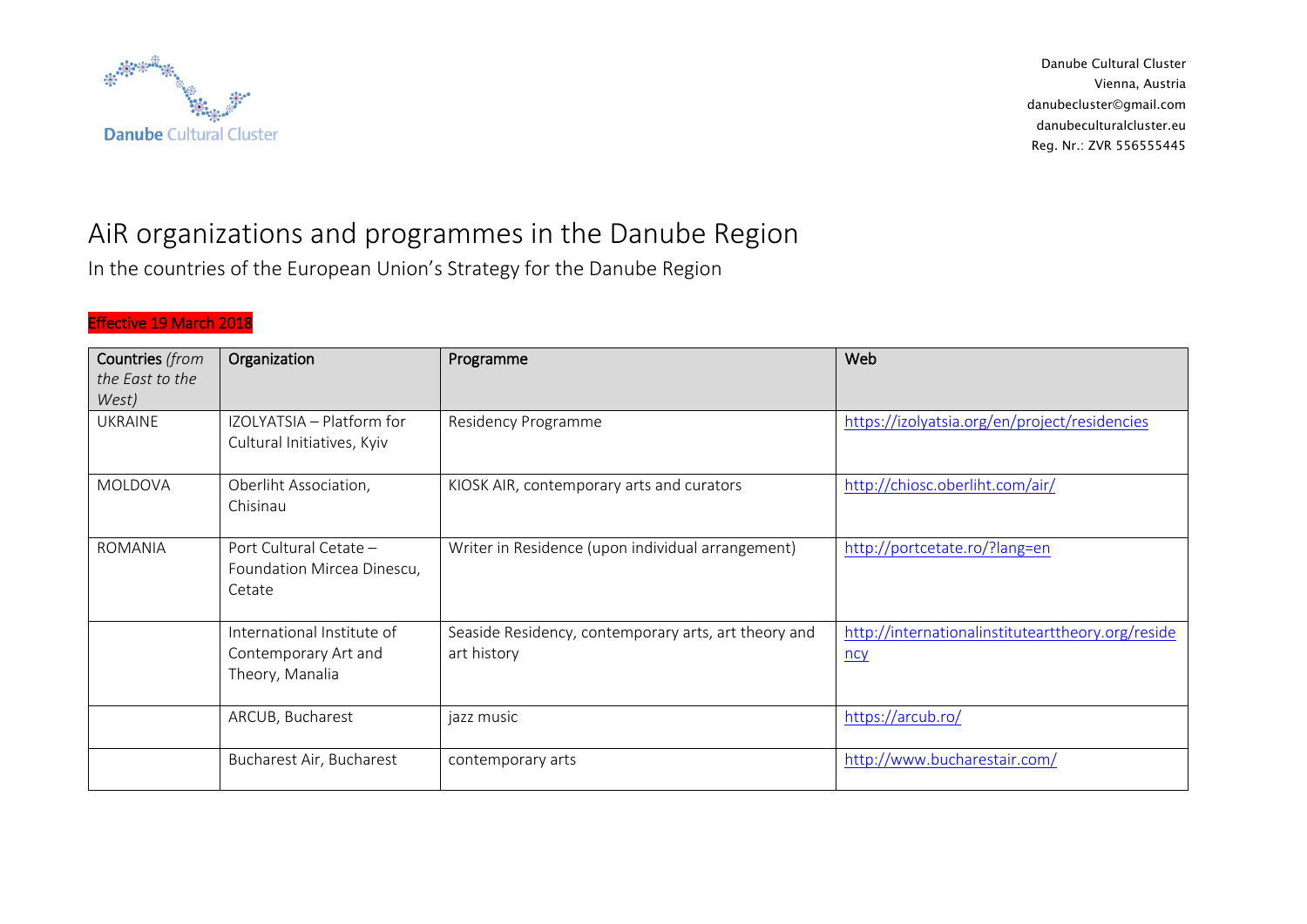

|                 | Residence @ Casa Arte,<br>Bucharest                                  | contemporary arts                                                                                                  | https://artavisuala.wordpress.com/artist-in-<br>residence-at-casa-arte/                     |
|-----------------|----------------------------------------------------------------------|--------------------------------------------------------------------------------------------------------------------|---------------------------------------------------------------------------------------------|
|                 | Zidul de Hartie, e.g. Borsec                                         | Inside Zone - small independent network of writers<br>residencies                                                  | http://www.insidezone.eu/                                                                   |
| <b>BULGARIA</b> | The Old School Art<br>Residency, Gorna Lipnitsa                      | contemporary arts                                                                                                  | http://oldschoolresidence.com/                                                              |
|                 | Culture and Energy Artist in<br>Residence, Ruse                      | contemporary arts                                                                                                  | http://www.culturenergy.org/Artists in Residen<br>ce/default.html                           |
|                 | World of Co, Sofia                                                   | Artist Residency, contemporary arts                                                                                | http://worldof.co/                                                                          |
|                 | Derida Dance Center, Sofia                                           | Residency Programme, contemporary dance                                                                            | http://www.derida-<br>dance.com/qs/en/projects/residency-<br>program/residency-program-2017 |
|                 | Tsarino Foundation, Tsarino                                          | Tsarino Foundation AiR, contemporary arts                                                                          | http://www.tsarino.org/                                                                     |
|                 | Plovdiv - European Capital of<br>Culture 2019 Foundation,<br>Plovdiv | ADATA AiR artist-in-residence-programme                                                                            | http://plovdiv2019.eu/en/platform/transforms/<br>185-river-of-imagination/212-adata-air     |
|                 | Sofia Literature and<br>Translation House, Sofia                     | Residencies for professionals in the field of literarure,<br>translators and writers (in cooperation with TRADUKI) | http://www.npage.org/activities/root/en/activiti<br>es/182-residency-program.html           |
| MONTENEGRO      | Otvoreni kulturni forum<br>(OKF), Cetinje                            | Writer in Residence Programme (in cooperation with<br>TRADUKI)                                                     | http://okf-cetinje.org/knjizevna-rezidencija-na-<br>cetinju-pisci-u-prijestonici/           |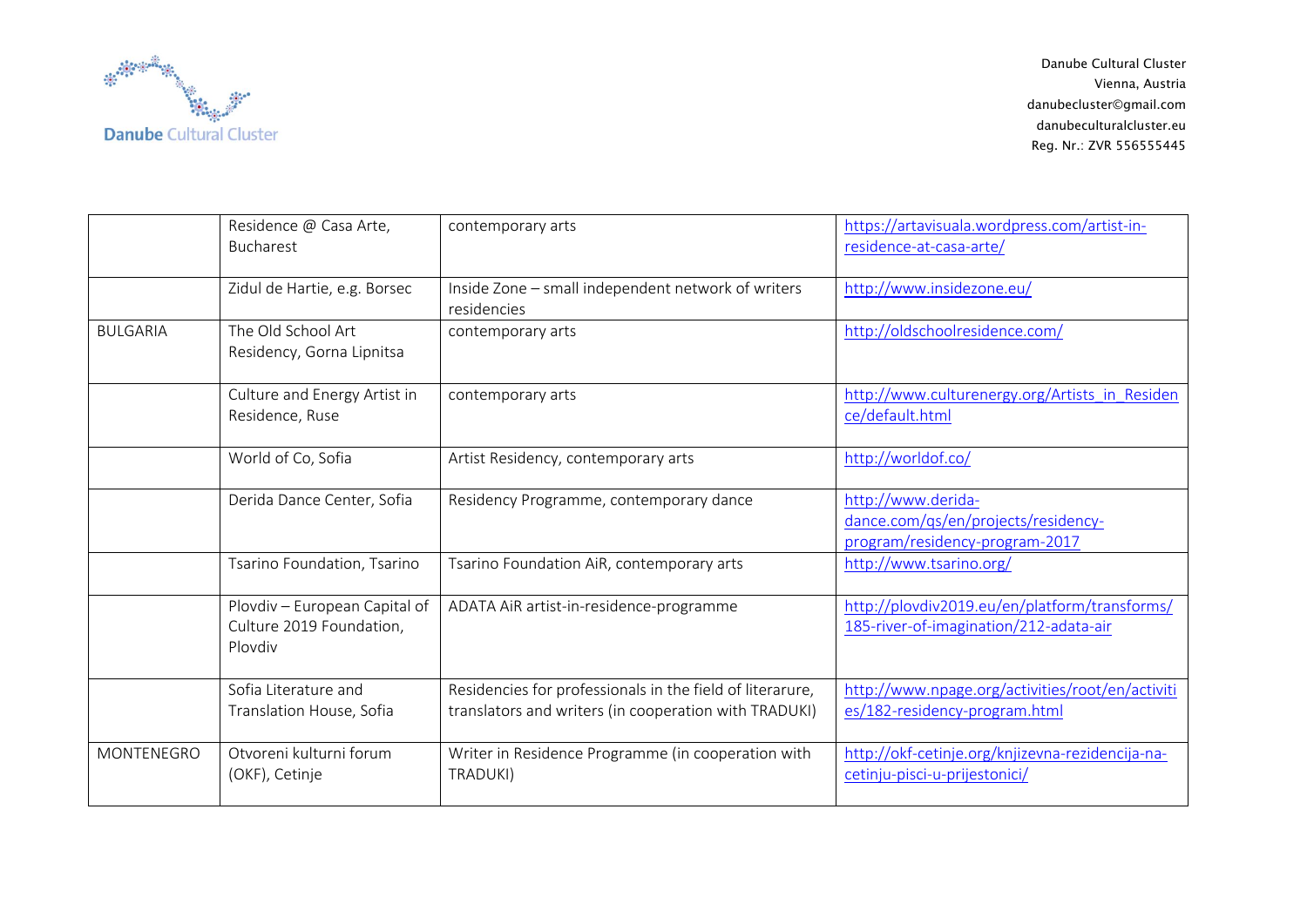

| <b>SERBIA</b>  | Novi Sad - European Capital<br>of Culture 2021 - Plants AiR<br>Programme, Novi Sad             | PLANTS AIR Programme (including exchange<br>programmes with European partners)                             | http://novisad2021.rs/en/residential-<br>programme-unique-experience-international-<br>exchange-ideas/?jez=lat |
|----------------|------------------------------------------------------------------------------------------------|------------------------------------------------------------------------------------------------------------|----------------------------------------------------------------------------------------------------------------|
|                | Belgrade Art Studio, Belgrade                                                                  | Belgrade Art Studio Residency, contemporary arts                                                           | http://belgradeartstudio.com/                                                                                  |
|                | Center 424, Belgrade                                                                           | Belgrade AIR Programme, contemporary arts and<br>curators                                                  | https://belgradeartistinresidence.wordpress.co<br>m/                                                           |
|                | ArtBox Residency, Novi Sad                                                                     | contemporary arts, curators, academia                                                                      | https://artistinresidenceserbiaartbox.wordpress.<br>com/                                                       |
|                | Association KROKODIL,<br>Belgrade                                                              | Residence Programme for writers and translators (in<br>cooperation with TRADUKI)                           | http://kucazapisce.krokodil.rs/en/                                                                             |
| CROATIA        | The City of Rijeka -<br>Residency, Rijeka                                                      | The KAMOV Residency, contemporary arts (also<br>connected to Rijeka - European Capital of Culture<br>2020) | https://www.kamov-residency.org/en/home                                                                        |
|                | <b>KURS Split</b>                                                                              | Writers in Residence (in cooperation with TRADUKI)                                                         | http://www.kurs.hr/hrv                                                                                         |
|                | Zvona i Nari Literary Retreat,<br>Liznjan/Istrija                                              | Writer in Residence                                                                                        | https://www.zvonainari.hr/residency                                                                            |
| <b>HUNGARY</b> | FISE - Fiatal Iparművészek<br>Stúdiója (Studio of Young<br>Designers Association),<br>Budapest | Artists' House in Mátranovák village                                                                       | https://www.fise.hu/www/content/artists-<br>house?language=en                                                  |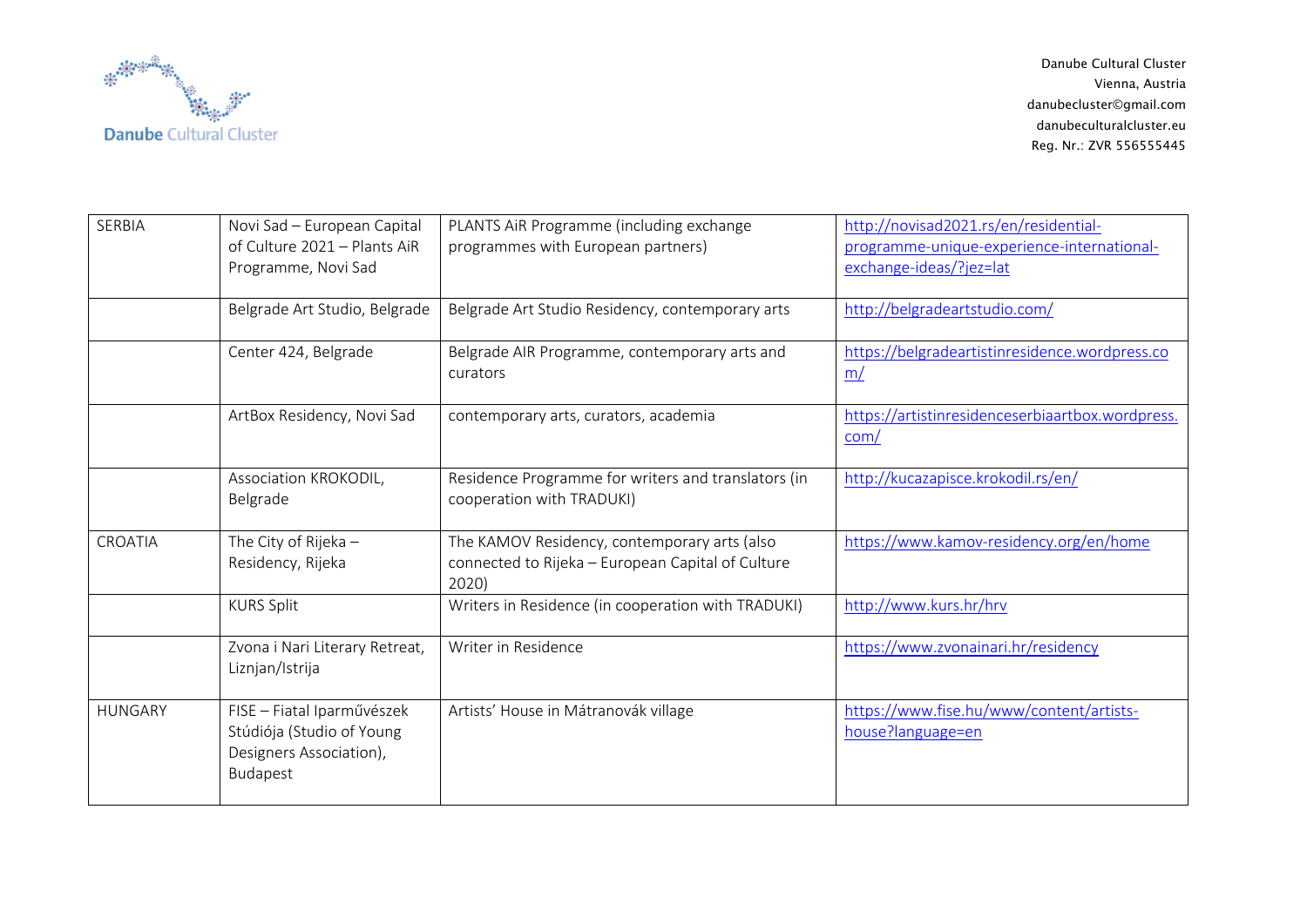

|                 | Pécs Writers Program, Pécs                                   | Writers in Residence                                                         | http://pecswritersprogram.blog.hu/                            |
|-----------------|--------------------------------------------------------------|------------------------------------------------------------------------------|---------------------------------------------------------------|
|                 | Hungarian Multicultural<br>Center, Buddapest                 | International Artist Residency Programme                                     | http://www.hungarian-multicultural-<br>center.com/            |
|                 | D'CLINIC Studios,<br>Zalaegerszeg                            | Artist in Residence with different platforms (Tractor,<br>Mixer, N.O.W.)     | http://dclinicstudios.com/                                    |
|                 | art quarter budapest,<br>Budapest                            | Artist in Residence Programme                                                | https://www.aqb.hu/artist-in-residence-<br>program            |
|                 | Budapest Art Factory,<br>Budapest                            | Budapest Art Factory International Artist and Curator<br>Residency Programme | http://www.budapestartfactory.com/guest-<br>artists.html      |
|                 | HARP - Horse and Art<br>Research Programme,<br>Barnag        | Horse and Art Residency Programme                                            | http://www.horseandart.hu/en                                  |
|                 | <b>BARTR - Budapest Art</b><br>Residency, Budapest           | Artist in Residency Programme with a focus on<br>contemporary visual arts    | http://www.budapestartr.space/                                |
| <b>SLOVENIA</b> | Zavod Celeia, Celje                                          | AIR Celeia                                                                   | http://www.celeia.info/program_umetnik_na_d<br>elovnem obisku |
|                 | Art Center - Institution for<br>Development & Art, Ljubljana | Artist in Residence Program (locations: Prekmurje and<br>Ljubljana)          | http://artcenter-slovenia.org/en/artist-in-<br>residence/     |
|                 | Pekarna Magdalenske mreže<br>(PMM), Maribor                  | GuestRoomMaribor - curated residencies                                       | http://www.guestroommaribor.si/curated-<br>residencies        |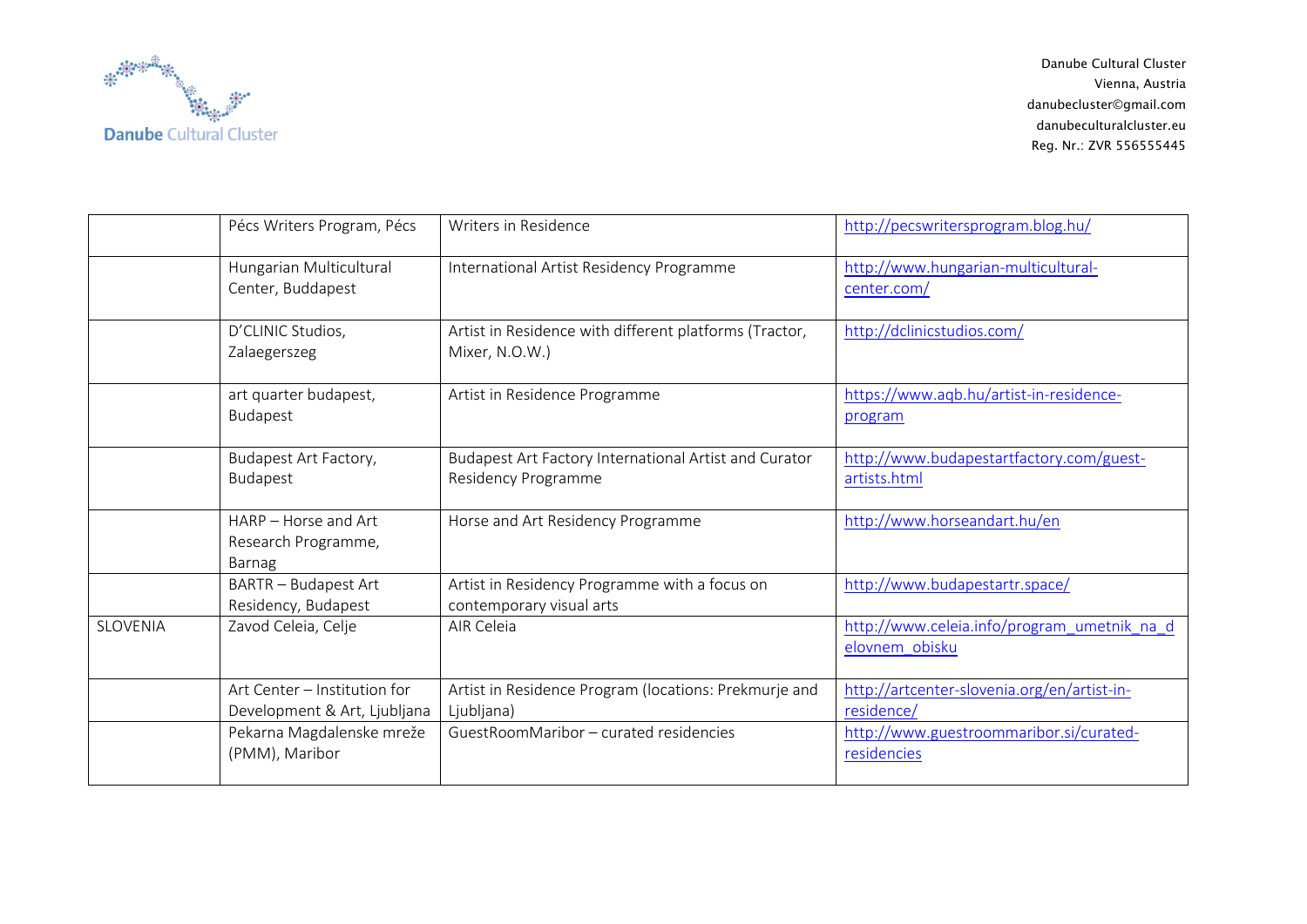

|                 | KUD Mreža (Kulturno &<br>Umetniško Društvo Mreža)<br>cultural and artistic<br>association, Ljubljana | Studio Asylum residencies                                           | http://kudmreza.org/studio-asylum/                                                |
|-----------------|------------------------------------------------------------------------------------------------------|---------------------------------------------------------------------|-----------------------------------------------------------------------------------|
|                 | MoTA - Museum of<br>Transitory Art, Ljubljana                                                        | Residency                                                           | http://motamuseum.com/category/residency/                                         |
|                 | Slovene Writers' Association                                                                         | Residence for literature and literary translation                   | https://www.drustvo-dsp.si/en/home/                                               |
|                 | Tobačna 001 Cultural Center<br>of the City Museum of<br>Ljubljana, Ljubljana                         | Artist-in-Residence Centre                                          | http://www.mgml.si/en/tobacna-001-cultural-<br>centre/artist-in-residence-centre/ |
|                 | Goga Publishing House, Novo<br>Mesto                                                                 | Residence programmes in literature (in cooperation<br>with TRADUKI) | http://www.goga.si/en/residence-programmes/                                       |
| <b>SLOVAKIA</b> | The Bridgeguard Residency<br>Stúrovo                                                                 | Residential Art/Science Center                                      | http://www.bridgeguard.org/                                                       |
|                 | Banská St A Nica<br>Contemporary, Banská<br>Stanica                                                  | Artist in Residence                                                 | http://www.banskastanica.sk                                                       |
|                 | KaiR - Košice Artist in<br>Residence                                                                 | Artist in Residence open calls                                      | http://www.kair.sk/                                                               |
|                 | FRASK Banská Bystrica                                                                                | A7ROOMS Artist in Residency                                         | https://a7rooms.wordpress.com/                                                    |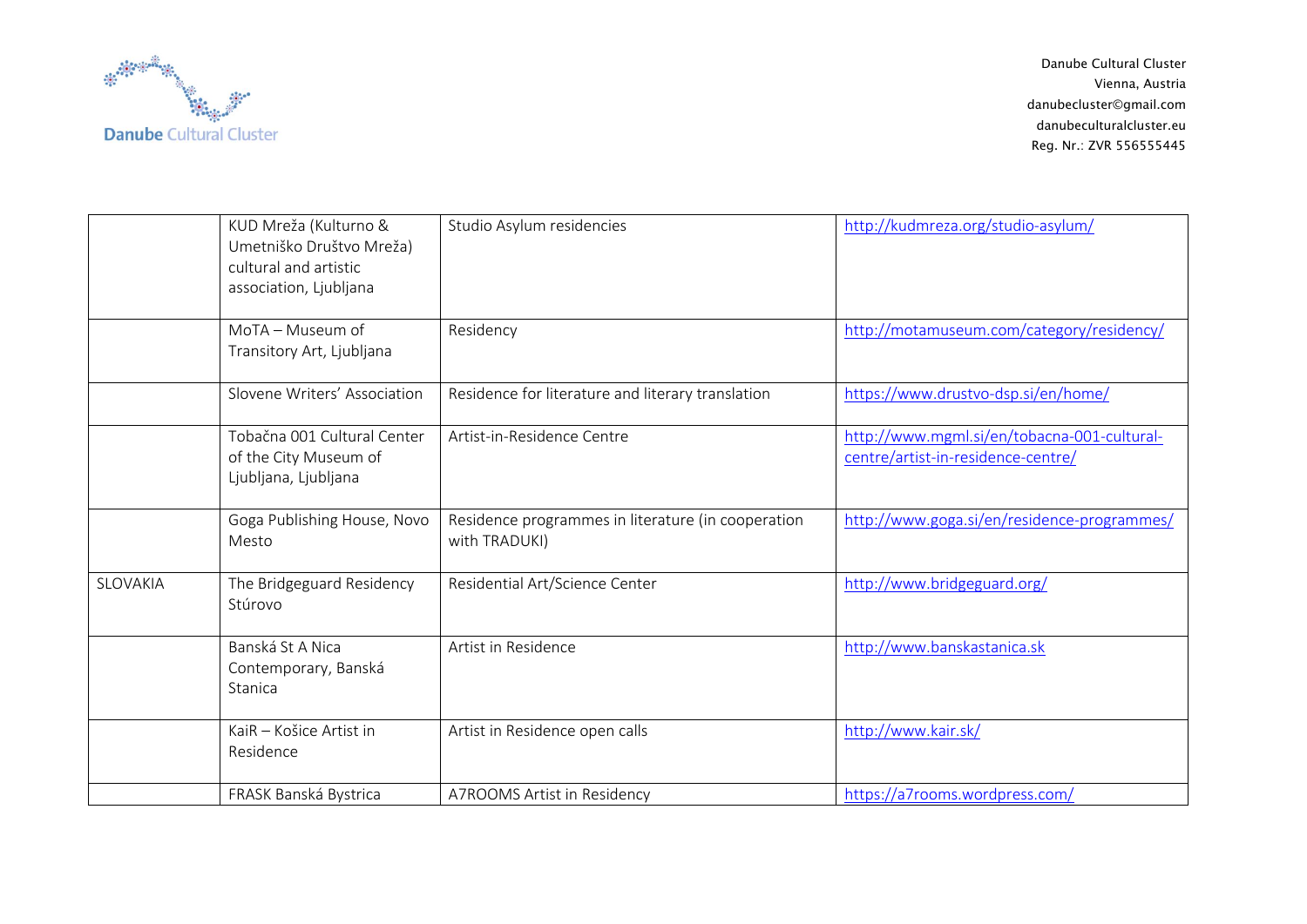

|                                                                                       | At Home Gallery -<br>Contemporary Art Center,<br>Šamorín | Artists in residence for all disciplines                                | http://www.athomegallery.org/                      |
|---------------------------------------------------------------------------------------|----------------------------------------------------------|-------------------------------------------------------------------------|----------------------------------------------------|
|                                                                                       | The Brno House of Arts, Brno                             | Brno Artists in Residence, Artists in Residence withing<br>Meeting Brno | http://www.dum-<br>umeni.cz/en/rezidence/aktuality |
| <b>CZECH</b><br><b>REPUBLIC</b>                                                       | Milkwood Artist in<br>Residence, Česky Krumlov           | Artist in Resindence Programme                                          | http://www.milkwoodinternational.org/              |
|                                                                                       | DEPO2015, Plzeň                                          | Open A.I.R. - residency programme                                       | https://www.depo2015.cz/openair                    |
|                                                                                       | Retreat.cz, Kunčice pod<br>Ondřejníkem                   | A Deep Work Retreat in the Czech mountains                              | http://www.retreat.cz/english/                     |
| <b>AUSTRIA</b> (Upper<br>Austria, Lower<br>Austria, Vienna,<br>Burgenland,<br>Styria) | Unabhängiges Literaturhaus<br>Krems (NÖ)                 | Writer in Residence                                                     | http://www.literaturhausnö.at                      |
|                                                                                       | Atelierhaus Salzamt - Stadt<br>Linz, Linz                | Artist in Residence/Studio Programme                                    | http://salzamt.linz.at/                            |
|                                                                                       | afo - architekturforum<br>oberösterreich, Linz           | Residency Programme                                                     | https://afo.at/residency/call                      |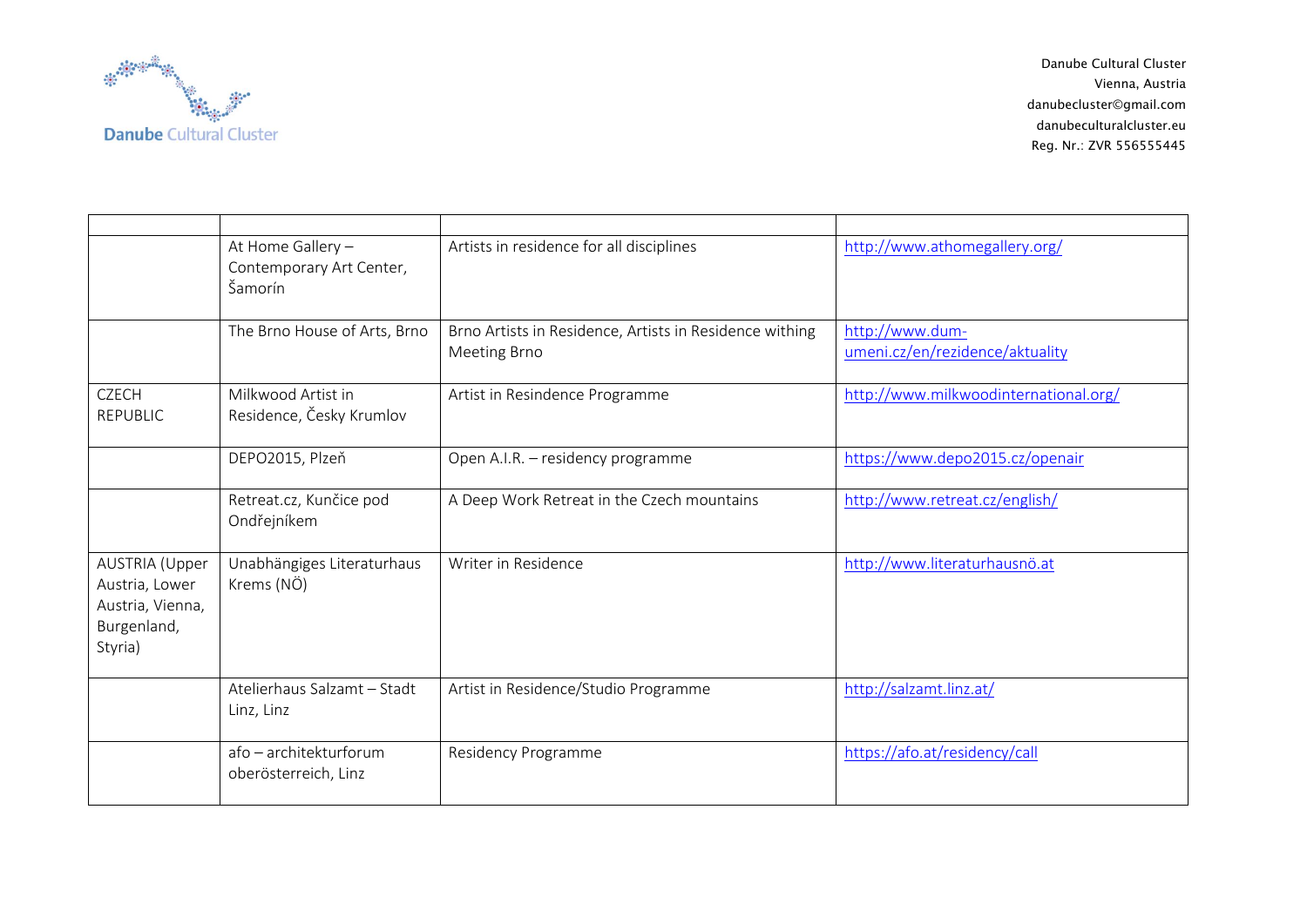

|                                                          | $bb15$ – space for<br>contemporary art, Linz                                                         | Artist in Residence on the interface of genres                                            | http://bb15.at/air/                                                |
|----------------------------------------------------------|------------------------------------------------------------------------------------------------------|-------------------------------------------------------------------------------------------|--------------------------------------------------------------------|
|                                                          | AIR - Artist in Residence<br>Niederösterreich (by<br>Kunstmeile Krems), Krems                        | Artist in Residence Programme                                                             | http://www.air-krems.at/                                           |
|                                                          | Artist in Residence of<br>KulturKontakt Austria and<br>the Federal Chancellery of<br>Austria, Vienna | Artist in Residencies Programme                                                           | http://www.kulturkontakt.or.at                                     |
|                                                          | studio - das weisse haus,<br>Vienna                                                                  | residence & studio program for local and international<br>artists, curators and theorists | https://w.studiodwh.at/                                            |
|                                                          | <b>BLOCKFREI, Vienna</b>                                                                             | Residencies                                                                               | http://blockfrei.org/category/projects/residency<br>-programs/     |
|                                                          | Grazer StadtschreiberIn, City<br>of Graz, Graz                                                       | City Writer Programme                                                                     | http://www.kultur.graz.at/kulturamt/33                             |
|                                                          | Styria-Artist-in-Residence<br>(St.A.i.R.) - Land Steiermark,<br>Graz                                 | Artist in Residence Programme for international artists<br>and art scientists             | http://www.kultur.steiermark.at/cms/beitrag/12<br>585137/137513632 |
| <b>GERMANY</b><br>(Baden-<br>Württemberg<br>and Bavaria) | Akademie Schloss Solitude,<br>Stuttgart (BW)                                                         | International Artist-in-Residence, Web Residencies                                        | http://www.akademie-solitude.de/en/                                |